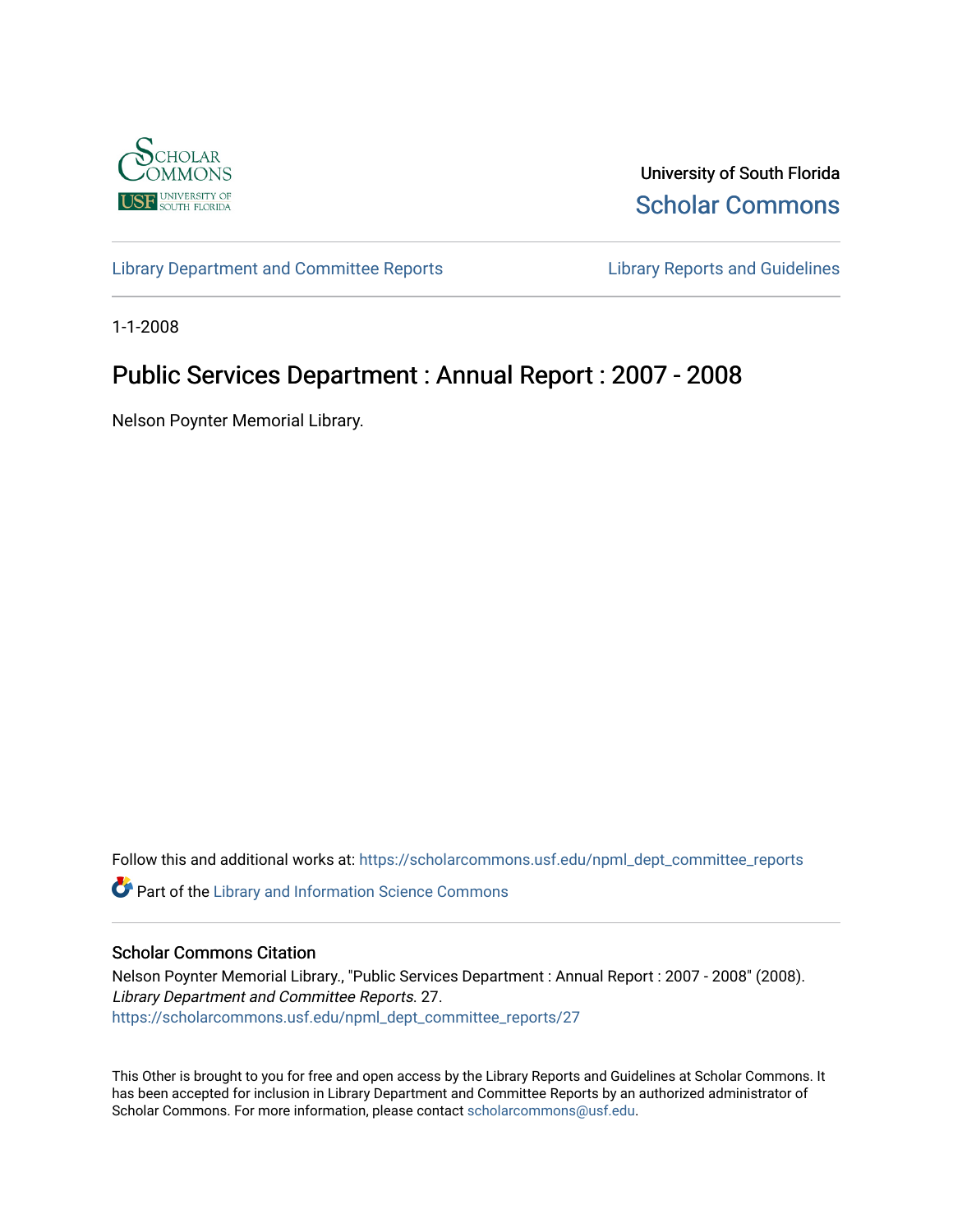#### **Annual Review Public Services Department July 1, 2007 – June 30, 2008**

The public services department continues to be very active in spite of ongoing changes to the complexion of academic reference service. Although detailed reference questions are becoming less common at the reference desk, the reference staff continues to assist USFSP faculty and students with one-on-one research assistance. The formal instruction program advanced significantly in 2007/08 with the approval to teach LIS 2005: Library and Internet Research Skills. 2007/08 brought several personal highlights as well with Kaya Townsend's promotion to Assistant Librarian and Marcy Carrel's invited presentation at an international conference in Lima, Peru.

#### **Faculty and student research assistance:**

We are seeing an increasing number of requests by the teaching faculty for research assistance. Deb performs literature searches on a fairly regular basis for a journalism professor and Kaya has put in substantial time helping a professor with research for a successful book proposal. Tina assisted several professors with tenure information and has held workshops on RefWorks for two psychology professors and their research assistants.

During 2007/08, Marcy and Kaya acted as class librarians for several online and on-campus courses. Their experiences were generally positive. Although they didn't receive a large number of research requests, the opportunity did allow them to become more familiar with the course content and assignments. In other areas, RAP requests increased 20% over last year. And, in a new direction for our department, Marcy agreed to be the honors thesis director for one of our library student workers.

#### **Instruction:**

We were very pleased when the USFSP College of Arts accepted our proposal to teach LIS 2005. Kaya and Tina spent a good part of the spring and summer semesters preparing lectures and assignments. Once the in-person course has been ironed out we plan to work on an online version of the course. The Poynter Library public services staff also continues to meet on a regular basis during the year to discuss enhancements to the instruction program and to the resource pages on the Poynter web site .

#### **Marketing:**

Kaya continues to distribute the ever popular "washroom newsletters." They provide a fast and easy way to distribute information about new resources, changes to library hours, etc. In addition, she continues to provide slides for the library and campus computer display screens. Although we continued to provide a table at each Campus Showcase, students seem to be less enthusiastic about this event and it may be an activity that we can drop if interest doesn't pick up.

Tina worked with Jennifer Quinn-Taylor, the orientation student leaders, and members of the Academic Success Center during the spring semester to help plan a new Academic Success session for FTIC orientations. The new "game show" format seems to be well received and covers much of same material that we displayed in our orientation slide shows. Observing the sessions also proves informative since the students have the opportunity to list the resources and services that they think are available at the library—which is not always entirely accurate!

#### **Assessment:**

Assessment of our services is an ongoing responsibility. Since we did not complete a formal assessment in public services during 2007/08 this will be a high priority for fiscal year 2008/09.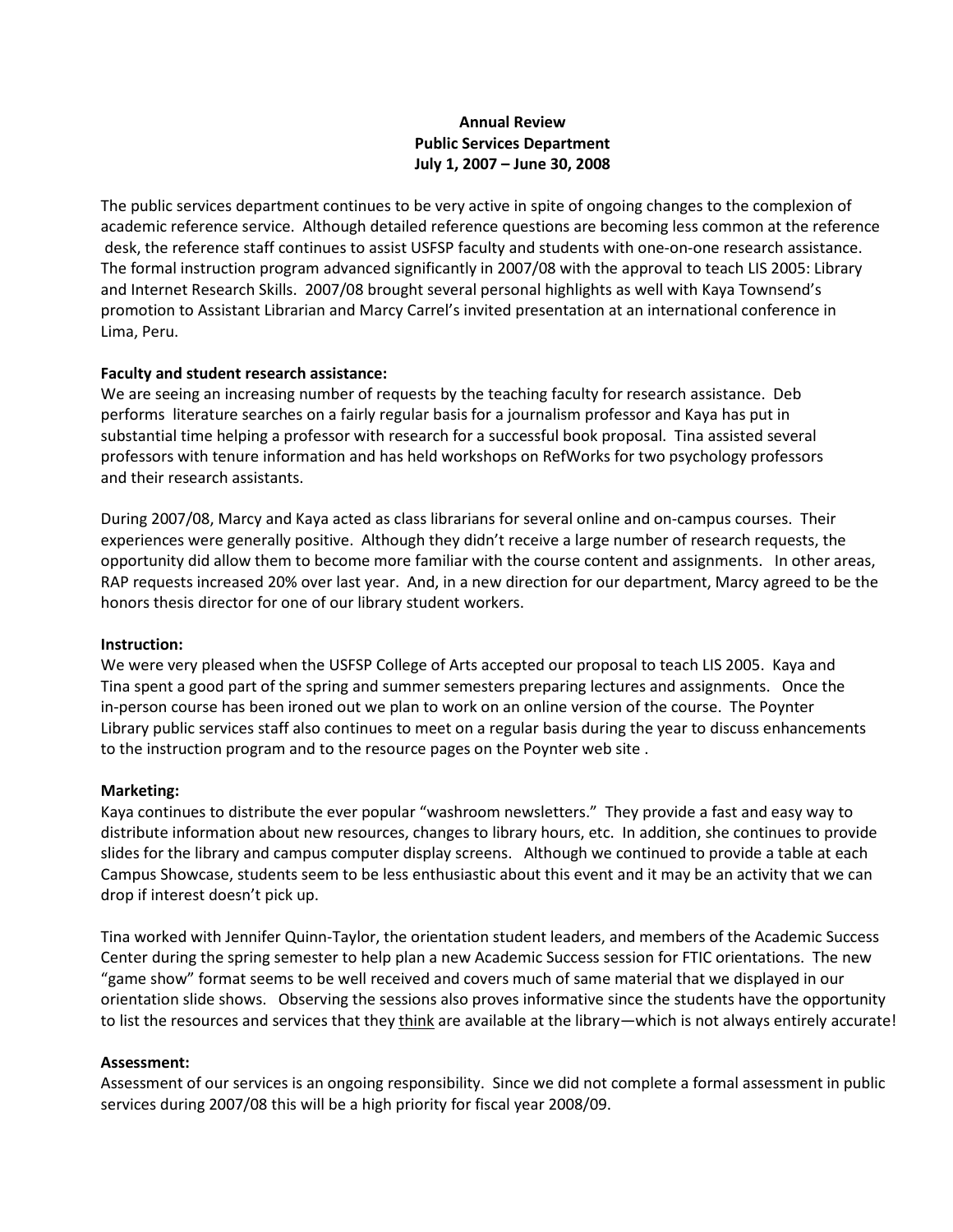#### **Staffing:**

Coverage for the reference desk hours is adequate… but barely. The schedule is easily covered when everyone is here but gets tight when covering vacations, sick leave, and service/research obligations. The reference staffing is still down one person with Patricia Pettijohn continuing her reassignment out of the reference department to devote most of her hours to collections and technical services. When the budget improves, I would recommend adding staff to the access services department and reducing the number of hours that the reference faculty actually sit at the reference desk. Very few research-related questions come to desk before 10 am and after 7:00 pm. Although the number of general and technical assistance questions have increased in the past year, the higher level reference questions (strategy based and research assistance) continue to decline. Reducing the total hours on the desk would free up the library faculty to work on other obligations such as offering online and live versions of LIS 2005, service requirements, web enhancements, etc. and would seem to have little effect on service.

#### **Technology:**

The public services staff continues to monitor and incorporate new technology into our processes. In September 2007, Marcy created a blog for the USFSP College of Business community. She regularly posts items of interest and highlights new resources through this venue. The Poynter reference blog that was created in early 2007 continues to be active and is becoming the place to go for answers to frequently asked reference questions. During the spring, Deb attended aTBLC workshop on Google analytics. We are working with Berrie to apply this statistical resource to the reference portions of the Poynter web page.

#### **Service:**

The public services staff continues to enhance the campus and the profession through their service activities as detailed below:

*Marcy Carrel:*

- **EXECOMMITTEE Director, Honors Thesis**
- **EXECUTE CONTERS Business Committee.**
- Intern for the ALA Council International Relations Committee
- Member, ALA International Relations Roundtable Papers sub-committee
- Secretary, Suncoast Information Specialists (SIS)
- Special Library Association, Academic Business Librarianship Research Agenda Committee
- Literacy Council of St. Petersburg, Inc, Board member
- **Collected children's books written in Spanish to donate to a school library in the Dominican** Republic

*Kaya Townsend:*

- Member, USFSP Graduate Council
- Chair , Poynter Library Peer Review Committee
- Member, FLA Scholarship Committee,
- Member, FLA Public Relations and Marketing Working Group,
- Member, JSTOR Education Advisory Committee
- Member, National Speleological Society (NSS) Cave Conservation Committee

*Deb Henry:*

- Member, USFSP Scholarship Committee
- **E** Chair, Library Faculty Council

*Tina Neville:*

- **Member, USFSP Strategic Planning Committee**
- **Secretary, USFSP Undergraduate Council**
- Member, USFSP General Education Committee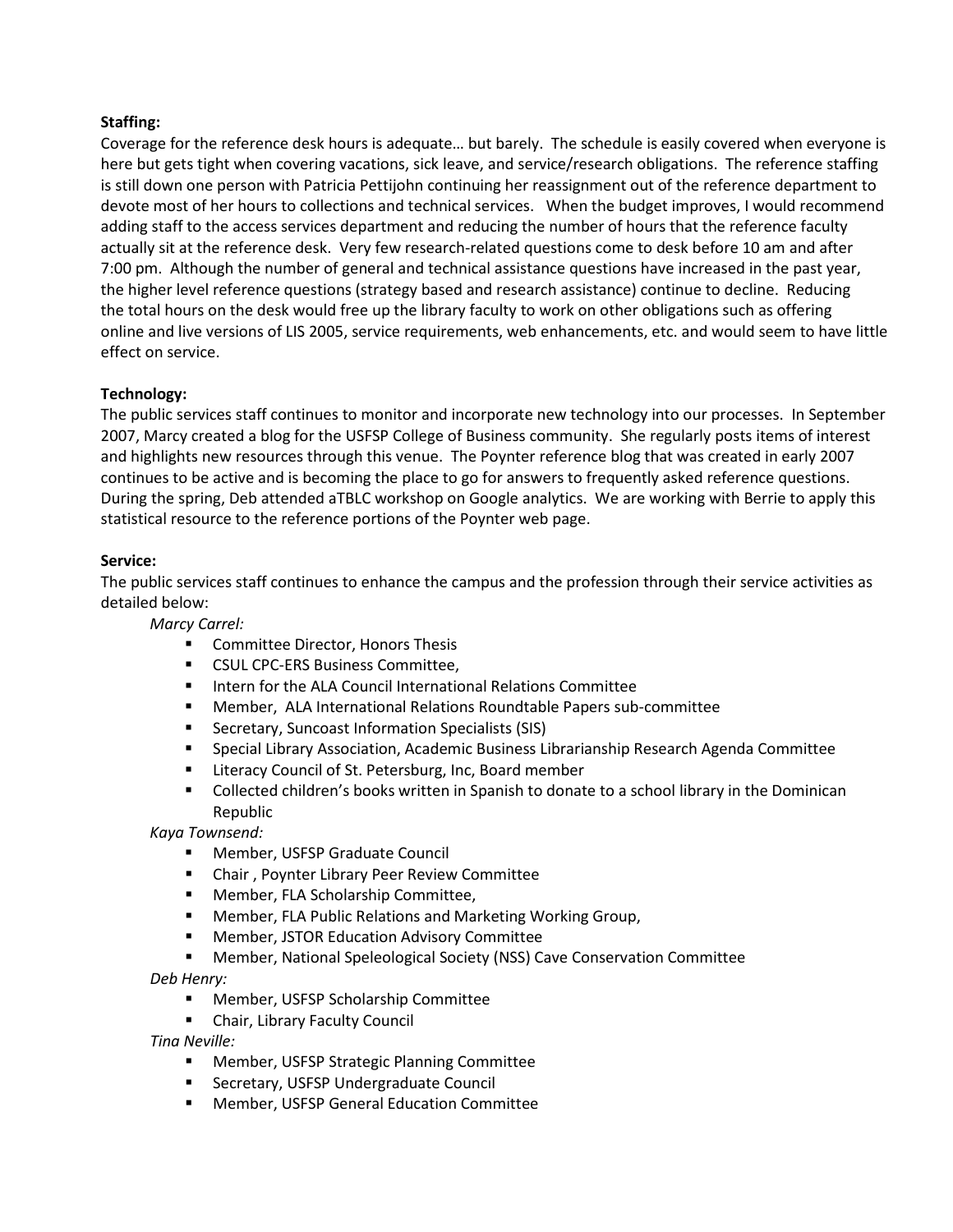Secretary, Seminole Community Library at St. Petersburg College, Seminole Campus Advisory Board

#### **Research and Creative Activities:**

*Kaya Townsend:*

- Presented a poster session at the National Cave Conservation and Management Symposium in St. Louis, Missouri
- Presented a poster session at the Florida Library Association's Annual Conference on karst research
- **Presentation accepted for a conference on interdisciplinary research to be held in Toronto in August** 2008
- Applied for USFSP new researcher grant (she placed fourth and three proposals were funded)
- Data collection completed on first floor usage

### *Marcy Carrel:*

- Created a blog to inform USFSP business students and faculty about new resources and other items of interest
- In May 2008, Marcy was an invited speaker at the Instituto Cultural Peruano Norteamericano (ICPNA) Seminario Internatcional de Bibliotecologia e Informacion in Lima Peru. In addition to her presentation, she offered two hands-on workshops for participants of the conference. See [http://www.icpna.edu.pe/contenido.aspx?cod=3&cod\\_1=238&cod\\_2=417](http://www.icpna.edu.pe/contenido.aspx?cod=3&cod_1=238&cod_2=417) for additional details.
- Published an article for the American Library Association International Relations Round Table publication *International Leads* (September 2007) available at <http://www.ala.org/ala/irrt/intlleads/leadsarchive/200709.pdf>
- Completed a survey on faculty and student use of social networking tools

*Marcy Carrel & Kaya Townsend:*

- Presented a poster session at the Florida Library Association's Annual Conference on faculty and student use of social networking tools
- *Deborah Henry & Tina Neville:*
- Conducted research and data analysis for a manuscript submitted to *RUSQ Tina Neville:*
	- Continues as a regular book reviewer for *Library Journal*

### **Goals:**

### **Progress on Departmental Goals for 2007-2008**

- $\Omega$  Produce additional online tutorials that will be added to the library web site. *Ongoing, Marcy created a tutorial on Wikipedia, This project has taken a bit of a backseat this year while we worked on getting LIS 2005 ready. We also realized that there are many quality tutorials already available on topics we were planning to cover. At this time we are analyzing existing tutorials to find appropriate links and deciding what unique tutorials should be created.*
- Conduct trials of "class librarians" and conduct a preliminary assessment of the project. *Kaya and Marcy were added to several Blackboard courses (both distance education and on-campus courses) as "class librarians." Marcy received a few requests for help but they weren't always library-related questions. Kaya provided feedback on her experiences and indicated that she thought it was particularly useful for the distance education classes and that it didn't require a great deal of extra work. In Kaya's opinion, the biggest advantage to being a class librarian is that it makes the librarian much more aware of the course content and assignments.*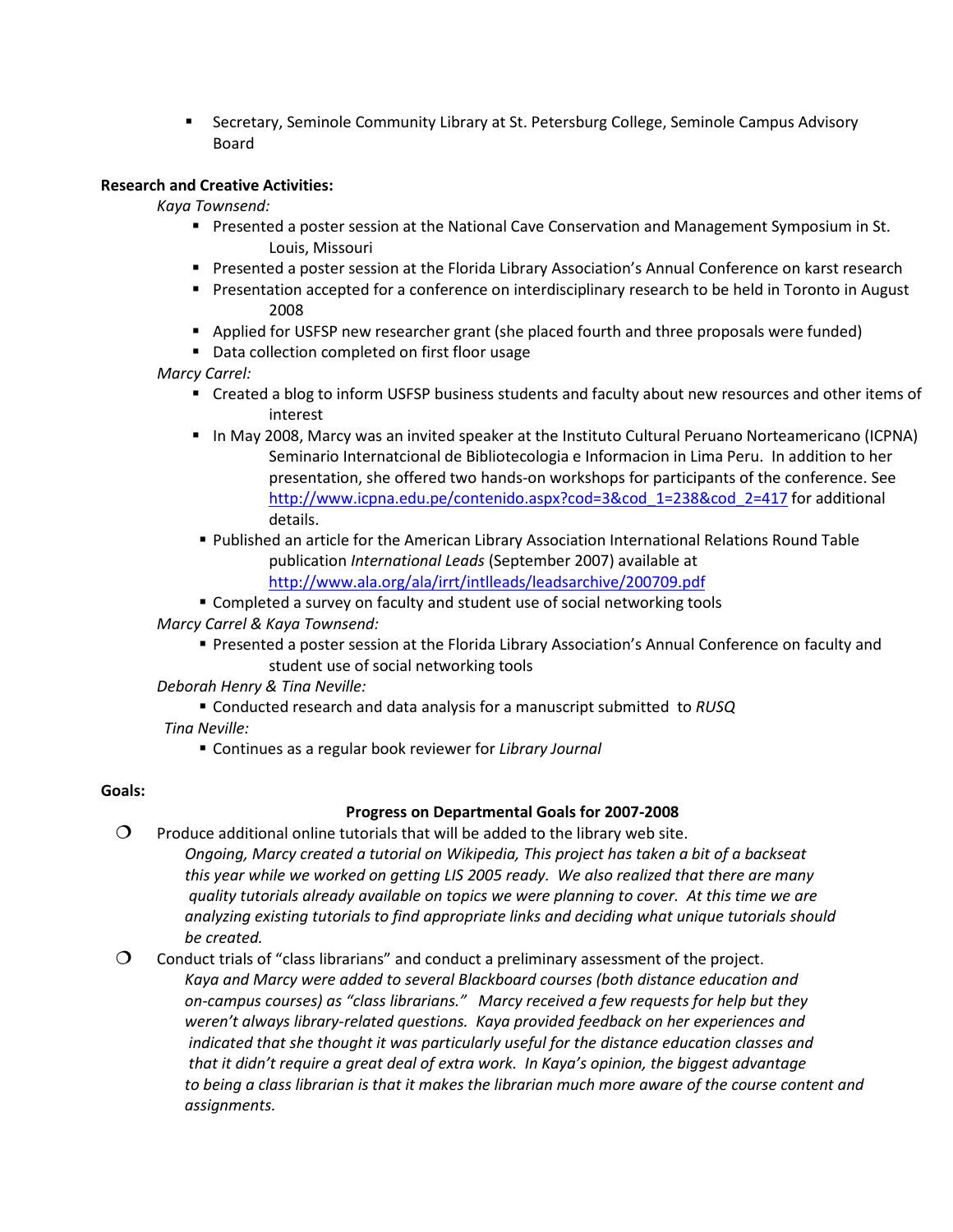- $O$  Provide major overhaul to the reference web page. *Most disciplines offered at USFSP now have resource page links from the Nelson web page. This is an ongoing project*.
- Continue the "brown bag" staff education workshops on reference-related topics. *Several brown bags were held during the past fiscal year including sessions on:*
	- *Tips for using MS Excel*
	- *Reference USA*
	- *Google Analytics*
	- *advanced Refworks and the H-index*
- $\Omega$  Conduct an assessment of reference and/or instruction.

*A formal assessment of reference and instruction was not conducted this year. We attempted to conduct an assessment of our RAP sessions but have yet to find a good mechanism for getting feedback.*

 $\Omega$  Sponsor another "hot topics" event (display/lecture) *Kaya organized two publicly available sessions during this past year: Bob Dardenne gave a talk for banned books during the fall semester and a session on the homeless was offered during the spring semester.*

 $\overline{O}$  Continue to pursue the LIS 2005 proposal.

*The proposal was accepted by the College of Arts and Sciences. In spite of several fits and starts, we are scheduled to offer the course during the Fall 2008 semester. Kaya and Tina will team teach the first class and have been working on the course content throughout the spring and summer semesters.*

## **Projected Departmental Goals for 2008-2009**

- $\Omega$  Participate in an ad-hoc committee with Hugh LaFollette on incorporating student research skills across the curriculum (Tina and Kaya are scheduled to be on the ad-hoc committee and will discuss committee ideas during our regular public services staff meetings).
- Teach LIS 2005
- $O$  If LIS 2005 gets reasonable enrollment, begin planning for an online version.
- $\circ$  Obtain Blackboard certification and begin offering faculty workshops and one-on-one training sessions.
- $\mathcal{O}$  Conduct an assessment of reference and/or the instruction program.
- $\circ$  Continue to enhance the Poynter reference page with the addition of links to quality tutorials or by the creation of unique, USFSP-specific tutorials
- $\mathcal{O}$  Continue the "brown bag" staff education workshops on reference-related topics.
- $\mathcal{O}$  Sponsor another display or lecture for the campus community and the public
- $\Omega$  Work with Jerry and Patricia to make space in reference area for media collection

#### Public service statistics: July 1, 2007 – June 30, 2008

|                                  | 2006/2007 | 2007/2008 | change   |
|----------------------------------|-----------|-----------|----------|
| Reference:                       |           |           |          |
| Telephone                        | 1170      | 1429      | up 22%   |
| General                          | 8906      | 10049     | up 13%   |
| Skill based                      | 5068      | 8963*     | up 77% * |
| Strategy                         | 3250      | 3121      | down 4%  |
| Consultation (at reference desk) | 25        | 12        | down 52% |
|                                  |           |           |          |